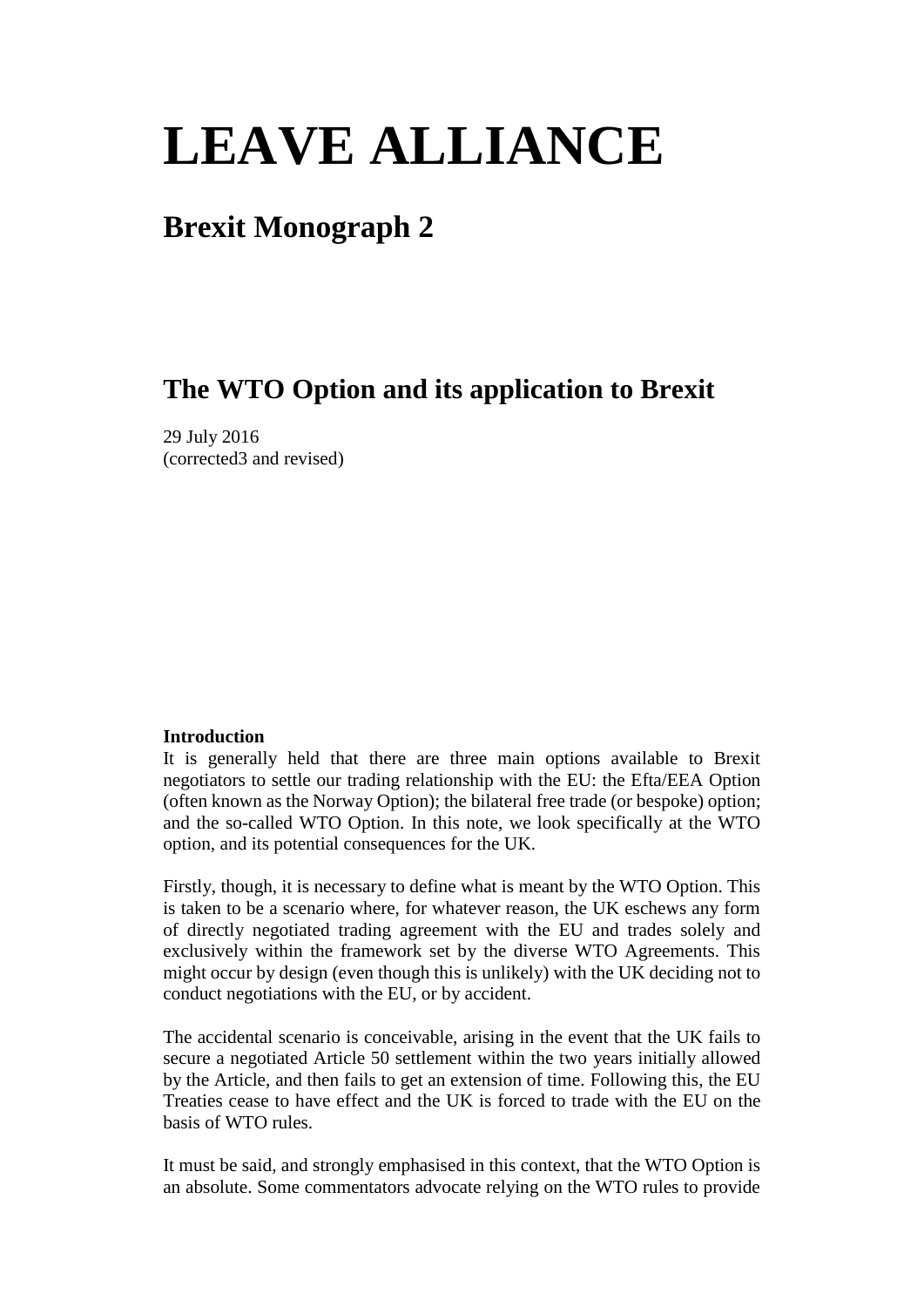a basic framework, while additionally brokering side-agreements with the EU to cover areas of specific interest to the UK.

There may or may not be merit in such arrangements but the point has to be made that any such arrangements are not the WTO Option. They take us outside the scope of the option. Confusingly, some have used the description "WTO plus" to cover these modified arrangements, but this should not be done. The term is already used to describe the regime applied new WTO entrants who are required to undertake Protocol commitments that are more stringent than those of original WTO Members. These are known as WTO-plus commitments.<sup>1</sup>

Others have suggested the term "beyond WTO" but, whether this or "WTO-plus" is used, the essence – as Pascal Lamy has pointed out – is that in each bilateral trade agreement we have a "WTO-plus" provision".<sup>2</sup> The WTO rules are the baseline for any agreement (even the trade elements of EU Treaties). It is best, therefore, to stick rigidly to a definition of WTO Option that excludes any other form of agreement.

#### **General application**

 $\overline{a}$ 

The acceptability of the WTO Option is often justified by reference to other nations which supposedly trade with the EU without the benefit of bilateral trade agreements. Often cited are the United States, Australia and China, which are assumed to be operating under WTO rules.<sup>3</sup>

Such assumptions, however, are flawed – resting on an unduly narrow interpretation of a free trade agreement (or, technically, a regional trade agreement) as one which concerns tariff reduction and which has been notified to the WTO and held on their databases. <sup>4</sup> Trade agreements which do not deal specifically with tariffs are not notified to the WTO but are instead held on the United Nations treaty database.<sup>5</sup>

Although regulatory cooperation forms a major part of any comprehensive free trade agreement, and the OECD identifies eleven categories of agreement involving what is known as "International Regulatory Cooperation" (IRC), only one encompasses the traditional trade agreement and is thus notified to the WTO. <sup>6</sup> The countries cited as having no trade agreements with the EU do in fact have multiple agreements with the EU – although none of them are notified to the WTO. They cannot in any respects be regarded as operating exclusively under WTO rules and cannot be held as examples of the WTO option in action.

<sup>&</sup>lt;sup>1</sup> https://www.wto.org/english/thewto\_e/acc\_e/cbt\_course\_e/c5s1p1\_e.htm

<sup>2</sup> http://www2.weed-online.org/uploads/Watch%20out%20beyond%20the%20WTO.pdf

<sup>3</sup> For instance, on 24 April 2016, columnist Charles Moore wrote in *The Daily Telegraph*: "The

EU has never yet, in its history, had a trade deal with America". No link available.

<sup>4</sup> https://www.wto.org/english/tratop\_e/region\_e/region\_e.htm

<sup>5</sup> https://treaties.un.org/pages/Overview.aspx?path=overview/overview/page1\_en.xml

<sup>6</sup> http://www.oecd.org/gov/regulatory-policy/irc-toolkit.htm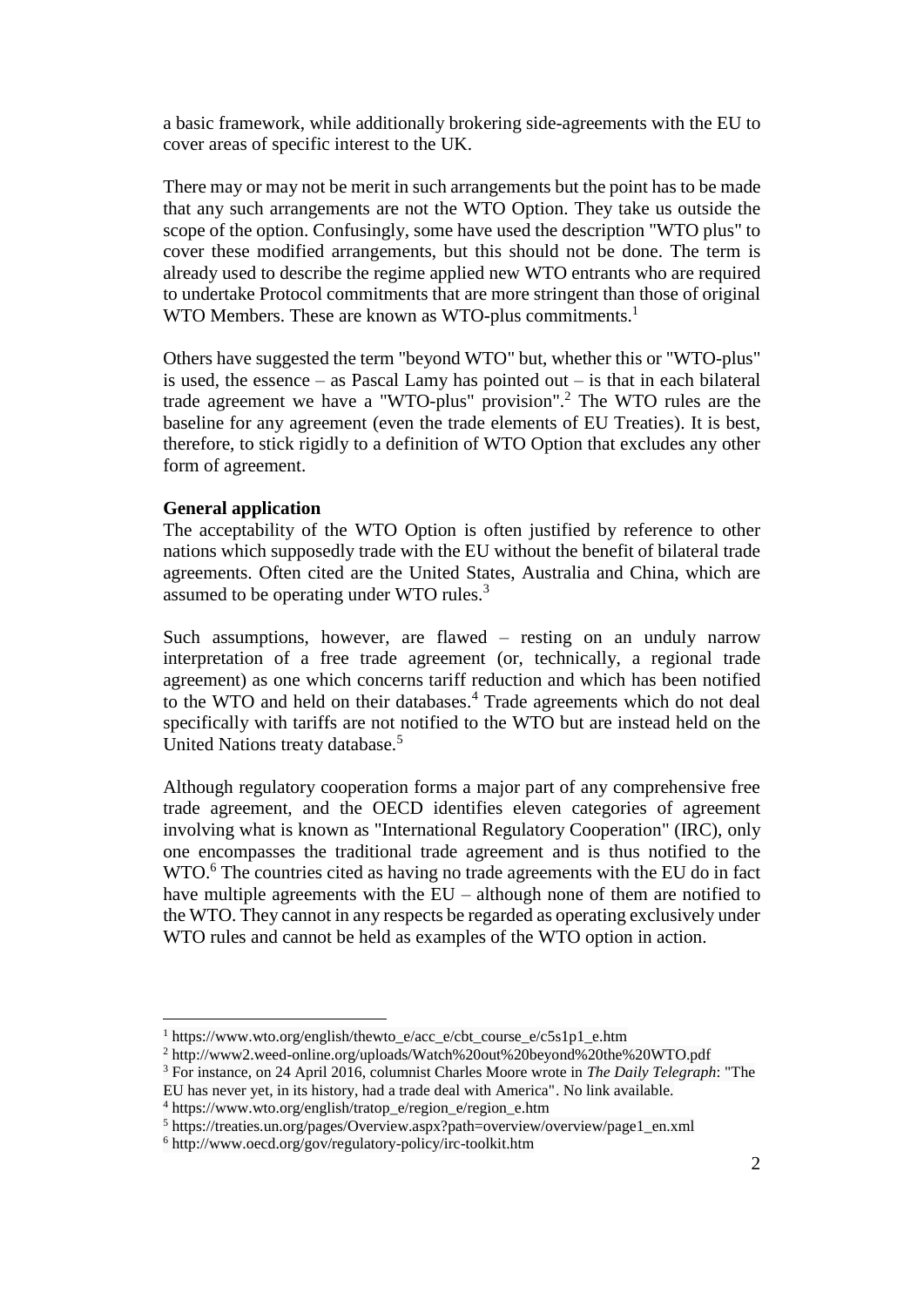This is especially the case with the United States which has its own State Department declare: "The United States and the 28 Member States of the EU share the largest and most complex economic relationship in the world". Transatlantic trade flows (goods and services trade plus earnings and payments on investment) averaged \$4.3 billion each day of 2013.<sup>7</sup>

On the European Commission's *Europa* website, there is the Treaties Office Database which boasts an advanced search facility. Search by "country" (United States of America) and "nature of agreement" (trade agreement), the database will list 23 agreements. Under the category of "Agreement for trade and cooperation", there are a further eight agreements, in particular the 1976 Framework Agreement for commercial and economic cooperation between the European Communities and Canada.

This is described as a "non-preferential agreement" and was the very first formal agreement of its kind between the EEC and an industrialised third country, under which the parties committed "to develop and diversify their reciprocal commercial exchanges and to foster economic co-operation".<sup>8</sup>

With this and the categories, "agreement on Customs Matters" - an issue which is intimately trade-related – and "Agreement on internal market matters", there are recorded 38 EU-US "trade deals", of which at least 20 are bilateral.<sup>9</sup>

A similar exploration of China's status with the EU identifies multiple agreements - 65 over term, including 13 bilateral agreements, ranging from trade and economic co-operation to customs co-operation. None of these are of the simple, tariff reduction variety, but collectively they have enabled China to become the EU's second largest trading partner, with trade valued at over  $\epsilon$ 1 billion a day.<sup>10</sup>

So many other countries have their own trade deals with the EU that it is difficult to identify countries which do trade solely under WTO rules – there are so few of them. One cannot even cite North Korea, ranking 182 as an EU trading partner, as this country is not a WTO member.<sup>11</sup> Altogether, the EU has 880 bilateral agreements with its trading partners, and there is no example of a developed nation trading with the EU solely by reference to WTO rules. $^{12}$ 

For the UK to trade with the EU relying on the WTO Option would be unique for a developed nation, creating an unprecedented situation. There is nothing with which a comparison could be made.

<sup>7</sup> https://ustr.gov/sites/default/files/2015%20NTE%20Combined.pdf

<sup>8</sup> http://ec.europa.eu/world/agreements/downloadFile.do?fullText=yes&treatyTransId=709 9

http://ec.europa.eu/world/agreements/AdvancedSearch.do?freshSearch=true&currentUser=null <sup>10</sup> http://ec.europa.eu/trade/policy/countries-and-regions/countries/china/index\_en.htm

<sup>11</sup> http://trade.ec.europa.eu/doclib/docs/2006/september/tradoc\_113428.pdf

<sup>12</sup> http://ec.europa.eu/world/agreements/searchByType.do?id=1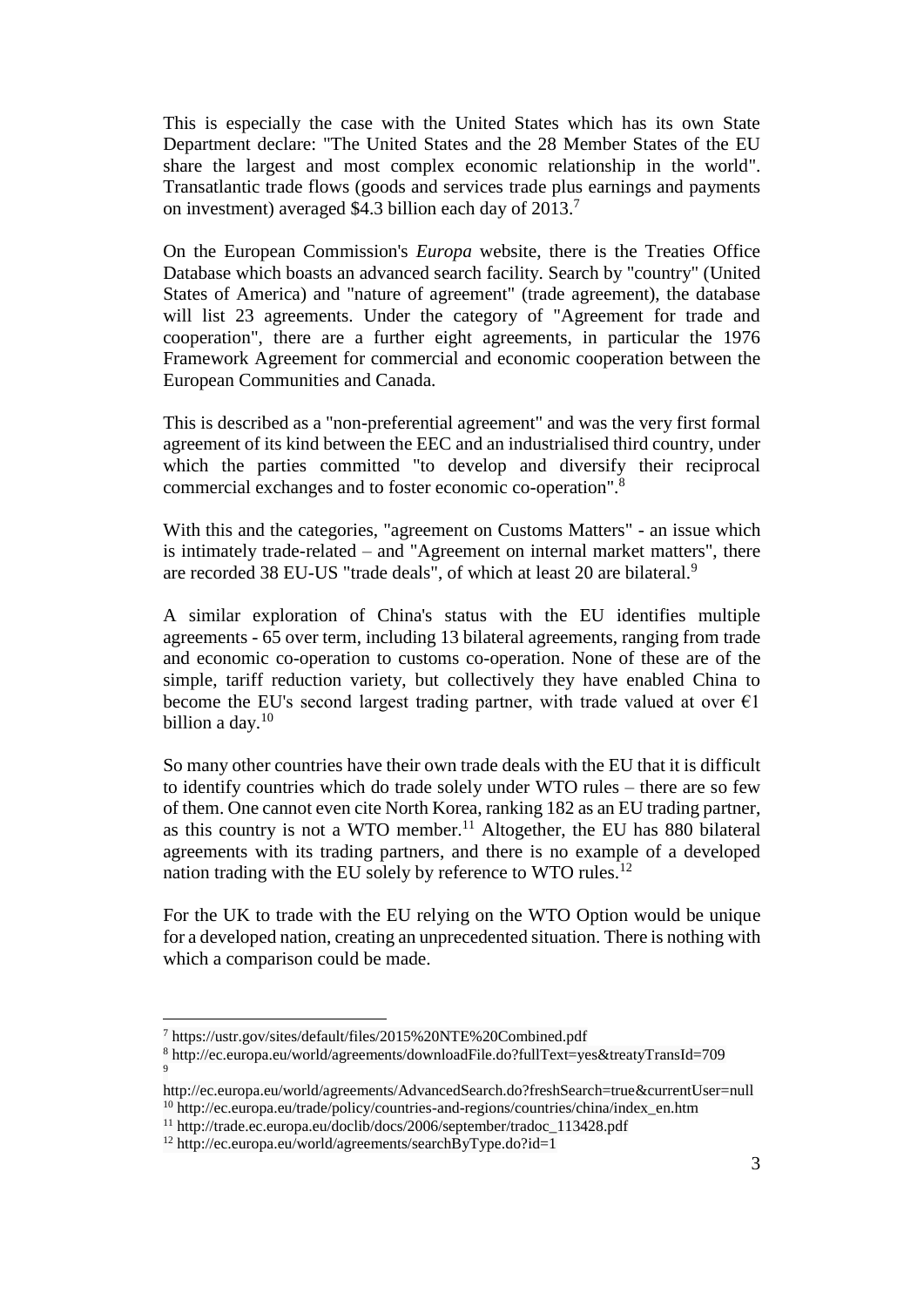#### **General consequences of relying on the WTO Option**

Because it is a unique event, it is not possible accurately or completely to define the entire range of consequences arising from the UK dropping out of the EU Treaties, with no replacement agreements, relying solely on WTO rules. That is an issue in itself, as the prospect raises considerable uncertainties.

Of the known knowns, however, one significant issue is that Article 33 of the Treaty of the Functioning of the European Union (TFEU) provides the legal base for the Union's Customs Code (UCC), which defines the procedures adopted by officials to regulate the flow of goods (and some services) in and out of this country.

This law drives an EU-wide system that handles 17 percent of world trade – over two billion tonnes of goods a year with a value of €3.3 trillion. Between 2004 and 2010, despite the impact of the financial crisis, the value of EU external trade has grown by almost 50 percent.

The EU is at the centre of global trade and supply chain logistics, and is the number one trading partner for the United States, China and Russia. More than 90 percent (8.4 billion tons of merchandise) of global trade is carried by sea, of which more than 20 percent is unloaded in Europe.

The EU has over 250 international airports. The eastern land border runs to almost 10,000km with 133 commercial road and rail entry points. Taking into account the entire EU external border (land, air, sea) there are in total more than 1,000 customs offices of entry.

In 2011, EU customs processed 36 million pre-arrival cargo declarations, 140 million import declarations, 96 million export declarations and 9 million transit declarations. These figures represent an average of 8.9 declarations per second handled by the Member States' customs administrations. They collected customs duties that contributed an estimated  $£16.6$  billion to the EU budget, i.e. approximately 13 percent of the total.

In settling for the WTO option, the UK will be, whether by accident or design, embarking on a course of action that will cause significant damage to this system.

The problem is that, as it stands, there is no applicable UK law of significance. The entire body of law has been replaced by the Union Customs Code (UCC) as part of a broader legal package. The package itself is composed of the Union Customs Code itself, adopted on 9 October 2013 as Regulation (EU) No 952/2013 of the European Parliament and of the Council. This entered into force on 30 October 2013 although most of its substantive provisions apply from 1 May 2016.

It also includes the UCC Delegated Act, which was adopted on 28 July 2015 as Commission Delegated Regulation No 2015/2446. It contains certain nonessential elements of the UCC. Then there is the UCC Implementing Act, adopted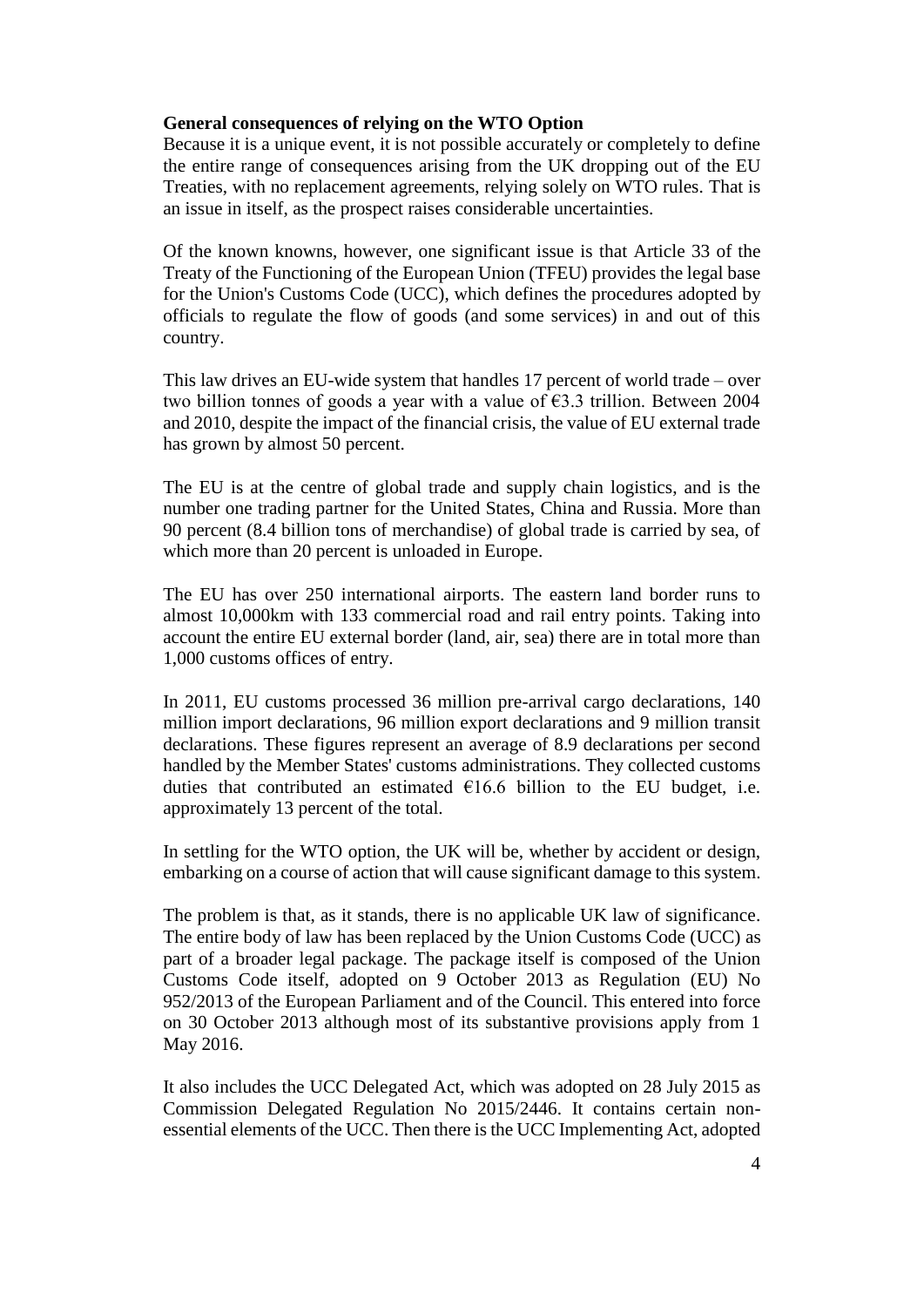on 24 November 2015 as Commission Implementing Regulation No 2015/2447. This is required to ensure the existence of uniform conditions for the implementation of the UCC and a harmonised application of procedures by all Member States.

Two other measures then complete the package. One is the UCC Transitional Delegated Act, adopted on 17 December 2015 as Commission Delegated Regulation No 2016/341. It establishes transitional rules for operators and customs authorities pending the upgrading or the development of the relevant IT systems to create a fully electronic customs environment.

The other is the UCC Work Programme, adopted on 11 April 2016 as Commission Implementing Decision No 2016/578. It relates to the development and deployment of the electronic systems provided for in the UCC and is closely linked to the UCC Transitional Delegated Act.<sup>13</sup>

The point to be made here is that this body of law has emerged in its present form over many decades since its inception in 1968 and currently comprises over 1,300 pages.<sup>14</sup> As regulations and decisions, they have direct effect.<sup>15</sup> With UK independence, they would cease to have any legal effect in the UK. If the law was then to apply to the UK as an independent state, elements which were applicable to the UK (and within its jurisdiction) would have to be replaced.

Outside the EU, though, it is unlikely that this law could just be copied out. Substantial adaptation would almost certainly be needed. This would be a complex and time-consuming process and, assuming that the UK had lost Union law as a result of the expiry of the Article 50 process, it might be an unplanned event.

No doubt a series of emergency orders could be rushed into place but, during the period when new legislation was being produced, there would be no legal code applying to UK Customs operations. Temporary measures aside, it is difficult to see how a comprehensive code could be quickly or easily replicated, even if there were the personnel available with the necessary skills and experience. This might be further complicated by certain aspects requiring Union and international recognition.

Nor is it necessarily the case that the resultant system could be fully functional at an operational level as, without ongoing agreements to ensure continuity of cooperation, UK Customs authorities would be cut off from EU risk management

13

14

http://ec.europa.eu/taxation\_customs/customs/customs\_code/union\_customs\_code/ucc/legislati on\_en.htm#ucc

http://ec.europa.eu/taxation\_customs/resources/documents/common/publications/com\_reports/c ustoms/com(2012)791\_en.pdf

<sup>15</sup> http://www.eurofound.europa.eu/observatories/eurwork/industrial-relations-dictionary/directeffect and http://eur-lex.europa.eu/legal-

content/EN/TXT/HTML/?uri=URISERV:l14547&from=EN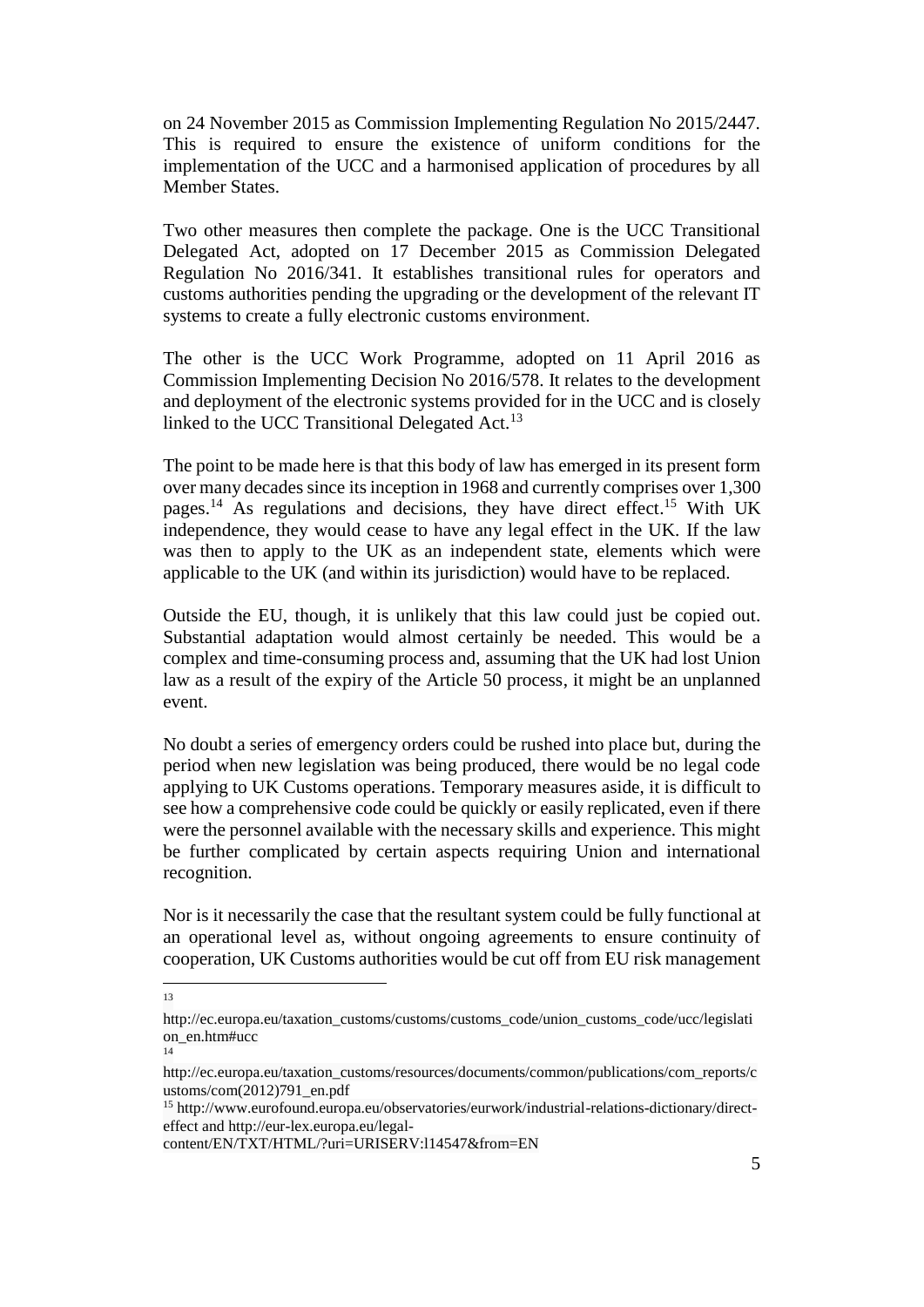and other databases, and preciously shared systems for communication and information exchange.

#### **Tariff and non-tariff barriers**

Having acquired the status of a third country, in respect of exports to the EU, the UK's "non-Union goods" would be subject to the EU's Common External Tariff (CET). This would be applied automatically, in accordance with the WTO's nondiscrimination rules which require all third countries to be treated equally for tariff purposes.<sup>16</sup>

According to UK government sources, UK exporters to the EU would face tariffs to the equivalent weighted average 6.7 percent, plus incurring administrative burdens estimated as two percent of the transaction values.<sup>17</sup> The range of tariffs could be wide. Switzerland, for instance, faces a 15.4 percent tariff when exporting prepared meats to the EU, a 3.2 percent tariff on instant print cameras (high-tech manufacturing) and a 12.2 percent tariff on anoraks (low cost manufacturing). $18$ 

For most industries, however, the tariffs are minimal and amount to less than the normal currency variations as between sterling and the euro.<sup>19</sup> Costs could be absorbed without significantly impacting on profitability or trade volumes.

The greater problem is the prevalence of non-tariff barriers which, in many instances of third countries dealing with the EU, are represented by regulatory barriers – the need to conform to EU product rules. However, as the UK is currently fully compliant with Single Market requirements, regulatory convergence is high. Meeting EU regulatory standards (in the short- to mediumterm) is unlikely to impose any additional costs.

However, conformity with relevant standards cannot be taken for granted. Before imported goods can be placed on the market, importers must satisfy themselves that goods conform to relevant standards and, where specified in legislation, must provide independent evidence of conformity.<sup>20</sup> This latter requirement is an entirely separate function and can add varying degrees of complexity (and expense) to those seeking to bring goods into the Union market.

With goods, where there are no specific, harmonised standards, the requirement may often be satisfied by demonstrating conformity with good manufacturing practice, in accordance with a self-certification procedure known as the suppliers' "declaration of conformity".<sup>21</sup> Conformity assessment ranges in severity in a

<sup>16</sup> https://www.wto.org/english/thewto\_e/whatis\_e/tif\_e/fact2\_e.htm 17

https://www.gov.uk/government/uploads/system/uploads/attachment\_data/file/220968/foi\_eum embership\_trade.pdf

<sup>18</sup> *Ibid.*

<sup>19</sup> http://www.telegraph.co.uk/money/ask-a-money-expert/pound-is-up-475pc-ahead-of-brexitpoll-should-i-buy-dollars-or-e/

<sup>&</sup>lt;sup>20</sup> http://ec.europa.eu/growth/single-market/ce-marking/importers-distributors\_en

<sup>21</sup> http://trade.ec.europa.eu/doclib/docs/2006/december/tradoc\_117312.pdf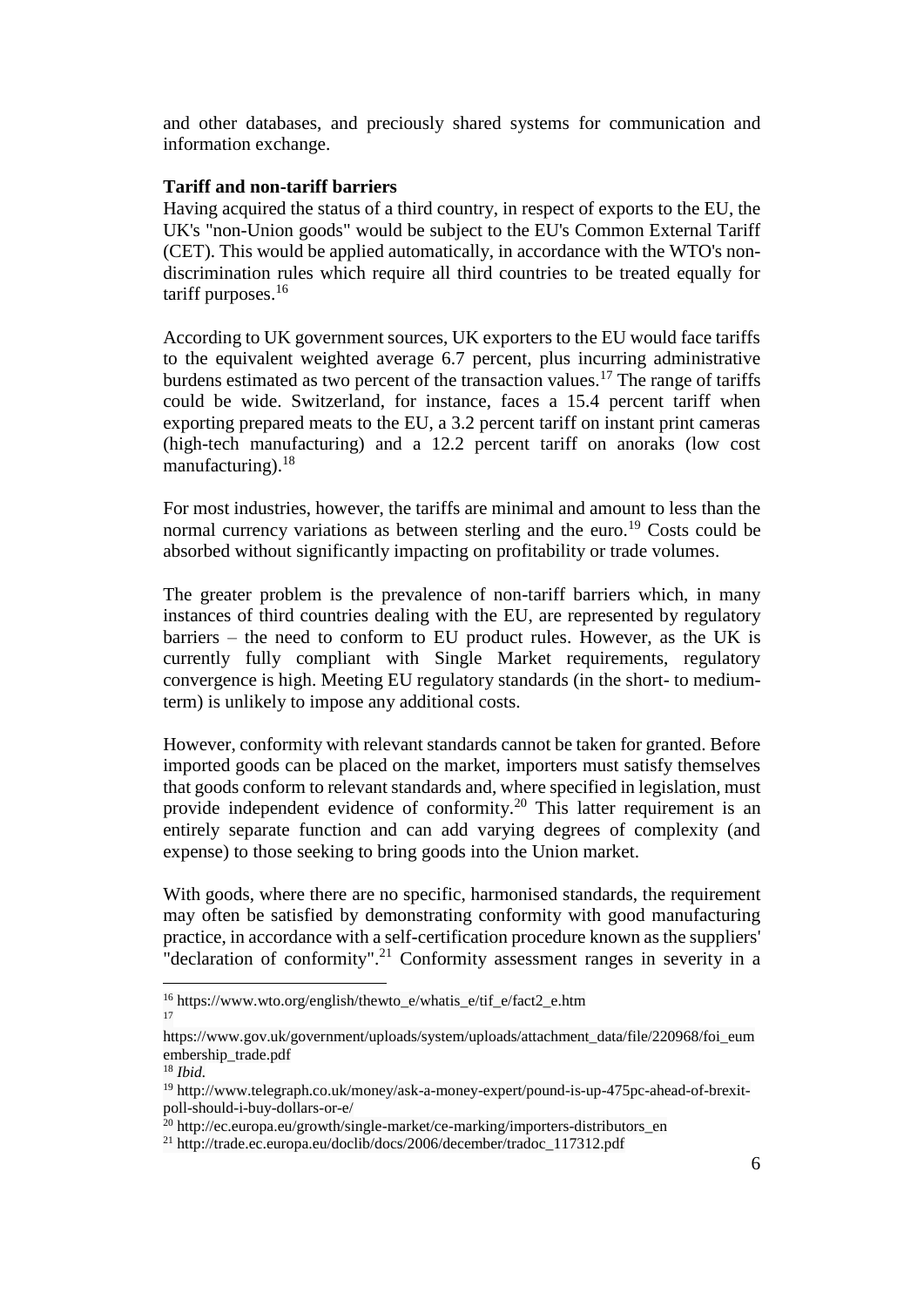series of modules ranging from A-H. Where product must be independently tested, samples have to be submitted to independent testing houses known as Notified Bodies. These must be located on Member State territory and must be approved by the  $EU^{22}$ 

In the case of third countries, tests may be carried out in originating countries where domestic testing regimes are recognised by the EU, usually in conjunction with the international standards body  $ISO^{23}$  Recognition is either built into free trade agreements or is channelled through Mutual Recognition Agreements  $(MRAs)$  on conformity assessment.<sup>24</sup> These have treaty status and are properly regarded as trade agreements.

Australia, Canada, Japan, New Zealand, the USA, Israel and Switzerland all have MRAs on conformity assessment with the EU. China also formalised an MRA on recognition of Approved Economic Operators on 16 May 2014.<sup>25</sup> This, and other agreements on Customs co-operation, considerably eases the flow of trade between China and the EU.<sup>26</sup>

Should the UK leave the EU, goods exported by the UK and presented for circulation in the Union market will be defined as "non-Union goods". <sup>27</sup> If we have left without securing an exit settlement, UK testing and certification bodies previously approved by the EU would lose their approvals. Documentation generated by them may no longer be recognised by EU authorities.

Member State customs authorities - who have sole responsibility for admitting goods – may then decide to increase inspection frequency and that additional testing is required before goods are allowed into circulation.<sup>28</sup> This is the major distinction from the current situation. Products moved across internal borders (say from the UK to France) cannot be inspected or detained, except under exceptional circumstances.

For batches of goods for which testing is required, samples have to be obtained under official supervision and sent to Notified Bodies.<sup>29</sup> Costs can be considerable.<sup>30</sup> Container inspection charges may reach £700 (more if it has to be wholly or partly emptied) and detention fees are about £80 a day.<sup>31</sup> Ten days

 $28$  Blue Guide (EN). See pp 96-97.

<sup>&</sup>lt;sup>22</sup> https://ec.europa.eu/growth/single-market/goods/building-blocks/notified-bodies en

<sup>23</sup> http://www.iso.org/sites/cascoregulators/03\_considerations.html, accessed 22 April 2015. <sup>24</sup> http://ec.europa.eu/growth/single-market/goods/international-aspects/mutual-recognitionagreements/index\_en.htm, accessed 18 April 2015.

 $^{25}$  http://europa.eu/rapid/press-release\_IP-14-555\_en.htm, accessed 18 April 2015.

<sup>&</sup>lt;sup>26</sup> http://europa.eu/rapid/press-release\_MEMO-14-353\_en.htm, accessed 18 April 2015.

<sup>27</sup> See Article 5: http://eur-lex.europa.eu/legal-

content/EN/TXT/PDF/?uri=CELEX:32013R0952&from=en

http://ec.europa.eu/DocsRoom/documents/18027/attachments/1/translations/

 $^{29}$  http://ec.europa.eu/growth/single-market/goods/building-blocks/accreditation\_ga

<sup>30</sup> http://www.dpworldsouthampton.com/about-us/tariff-and-charges/

<sup>31</sup> Price for a 40ft container: https://www.cma-

cgm.com/static/DemDet/Attachments/DD\_Tarifs\_GB%2001042016.pdf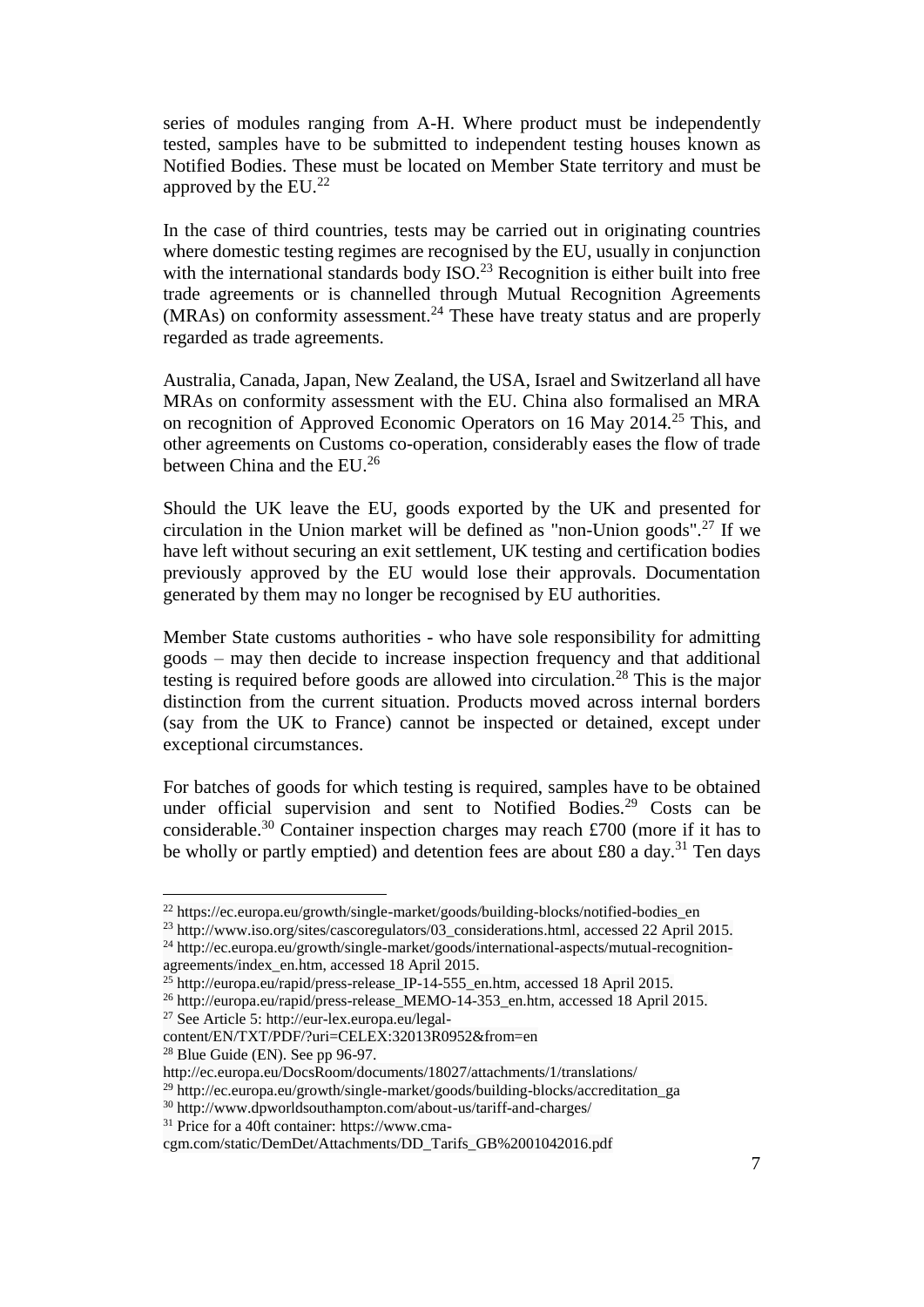or more may be required to obtain results and secure customs release, the cumulative costs adding up to £2,000 to shipping a container into the EU.<sup>32</sup>

As regards products of animal origin, a more rigorous regime applies. The exporting country must be on a list of countries authorised to export the category of products concerned to the EU. Products may be imported into the EU only if they come from approved processing establishments in the exporting country. All imports must be accompanied by a health certificate signed by an official veterinarian of the competent authority in the exporting country. And then every consignment is subject to health checks at the border inspection post (BIP) in the EU country of arrival. Products may only enter the EU via designated BIPs.<sup>33,34</sup>

A particular problem is that, in the French ports which take most of the UK traffic, there are no designated BIPs, other than Dunkirk, which has limited capacity, and Le Havre. To equip port (or ports) capable of handling the volume of traffic would require major investment in infrastructure, personnel and systems.

The facilities at the Port of Calais are already inadequate for the current intracommunity traffic. A major extension and upgrade is under way, at the cost of  $\epsilon$ 725 million.<sup>35</sup> To further adapt it and expand the facilities would take millions more, and many years to plan and execute. The same would have to be done to many of the other Continental ports, especially those which handle ro-ro traffic. Until the facilities are in place, it is difficult to see how any significant volume of food exports could be handled.

#### **Authorised Economic Operators**

In the event that a working customs system has been patched together, there will still be numerous obstacles to the efficient function of the system, not least because – as indicated above – some elements will require Union and international recognition.

Another such element is the Authorised Economic Operator (AEO) system, which awards AEO status to qualifying enterprises. The status itself is an internationally recognised quality mark indicating that the enterprise has a record of conformity with customs controls and procedures, entitling the holder to rapid access to certain simplified customs procedures and in some cases the right to "fast-track" processing of shipments through some customs and safety and security procedures.<sup>36</sup>

<sup>&</sup>lt;sup>32</sup> For typical UK charges, see here:

http://www.pdports.co.uk/Documents/Navigational%20Information/Dues-and-

Charges/PD%20Teesport%20%20Schedule%20of%20Charges%201st%20January%202015.pd f, accessed 26 June 2015. 33

http://www.exporthelp.europa.eu/thdapp/display.htm?page=rt/rt\_SanitaryAndPhytosanitaryReq uirements.html&docType=main&languageId=EN

<sup>34</sup> http://ec.europa.eu/food/animals/vet-border-control/index\_en.htm

<sup>35</sup> http://www.asce.org/magazine/20160112-port-of-calais-expansion-underway/

<sup>36</sup> https://www.gov.uk/guidance/authorised-economic-operator-certification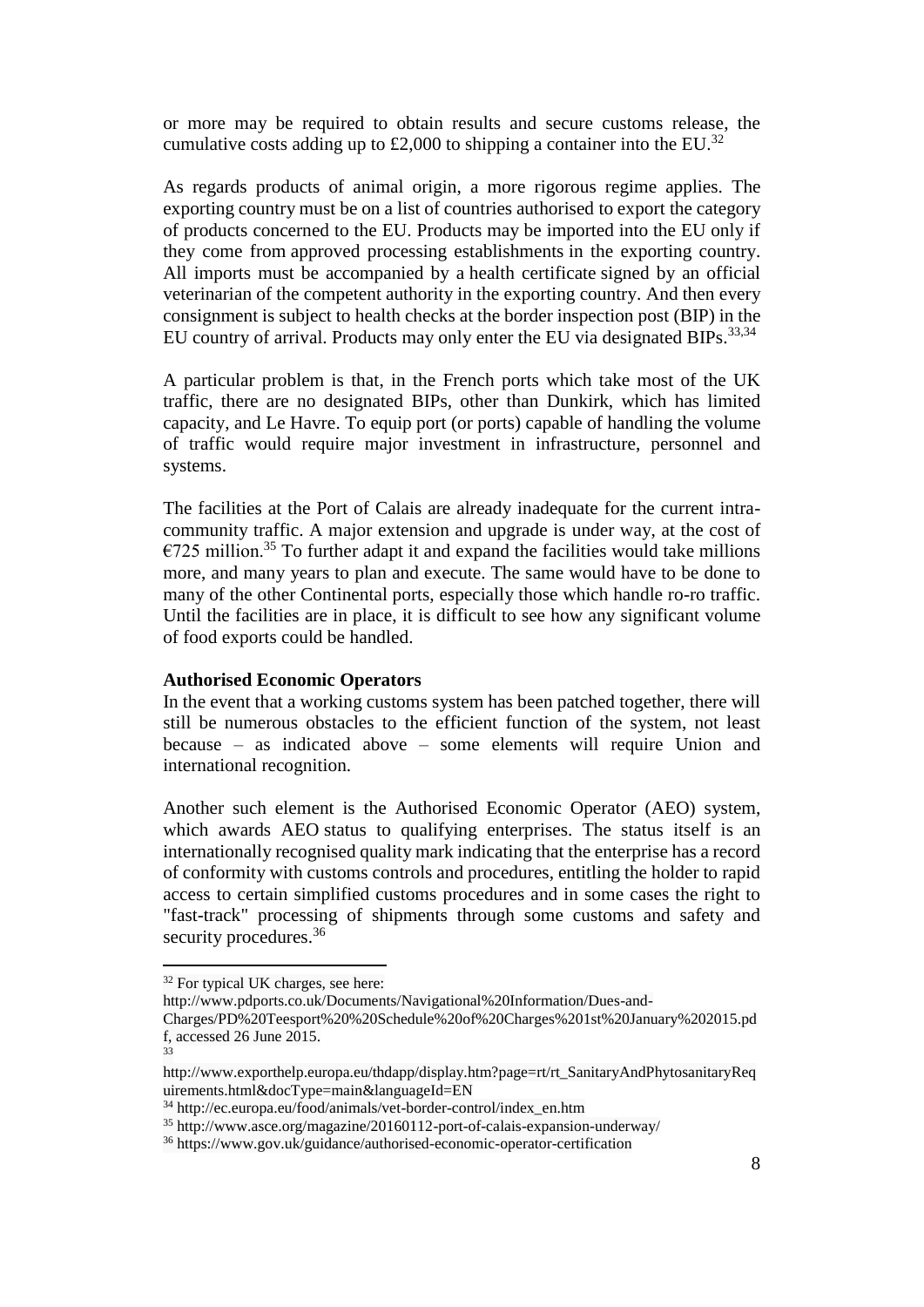The concept was initiated in 2005 by the World Customs Organization (WCO) as a part of the WCO SAFE Framework of Standards to Secure and Facilitate Global Trade (SAFE Framework) and adopted by the EU in 2008 as an EU-wide system.<sup>37</sup> Participation is open to any legal entity trading within the EU, which is currently holder of an EORI number.<sup>38</sup> Applications are made to the relevant departments of Member State governments.<sup>39</sup>

The EU also has mutual recognition agreements on AEOs with China, Japan, Norway, Switzerland and the United States, which the UK is party, their approved operators enjoying certain privileges when exporting to those countries.<sup>40</sup>

Obviously, if the UK drops out of the Customs legislation as a result of Brexit, it will cease to have access to the AEO system in its entirety. UK-registered operators will no longer be recognised within the European Union or in the countries with which the EU has mutual recognition agreements. Equally, the UK will no longer be able to verify the status of AEOs approved by other EU Member States, or those accepted under mutual recognition agreements.

#### **Conclusions**

Reviewing the impact of adopting the WTO Option to define our trading relationship with the EU, it is entirely reasonable to assert that the result would inevitably be some perturbation to the Customs system and the management of traffic flow at the borders and UK ports.

At one extreme, if no preparation had been made to introduce a UK legal code to govern the import and export of goods from the  $UK - a$  scenario which could very well apply if Article 50 negotiations failed - it is arguable that all trade activity would cease, with a complete standstill in place until a replacement, UKoriginated code was in place.

The complete replacement of a legal code – currently in excess of 1,300 pages – cannot be a simple task. Even treated as an emergency (which, undoubtedly it would be), it might take several weeks before even a temporary code was in place. Given that the four-day period of disruption at the Channel ports in 2015 cost  $£1$  billion, actual costs could easily run into tens of billions. $41$  From

 37

http://ec.europa.eu/taxation\_customs/customs/policy\_issues/customs\_security/aeo/aeo\_en.htm# what\_is

<sup>3838</sup> https://www.gov.uk/guidance/eori-supporting-guidance

<sup>39</sup> https://www.gov.uk/government/publications/notice-117-authorised-economicoperator/notice-117-authorised-economic-operator

<sup>40</sup> *Op cit*,

http://ec.europa.eu/taxation\_customs/customs/policy\_issues/customs\_security/aeo/aeo\_en.htm# what\_is

<sup>41</sup> http://www.cips.org/supply-management/news/2015/july/calais-disruption-cost-uk-1-billionsays-dover-port-chief/